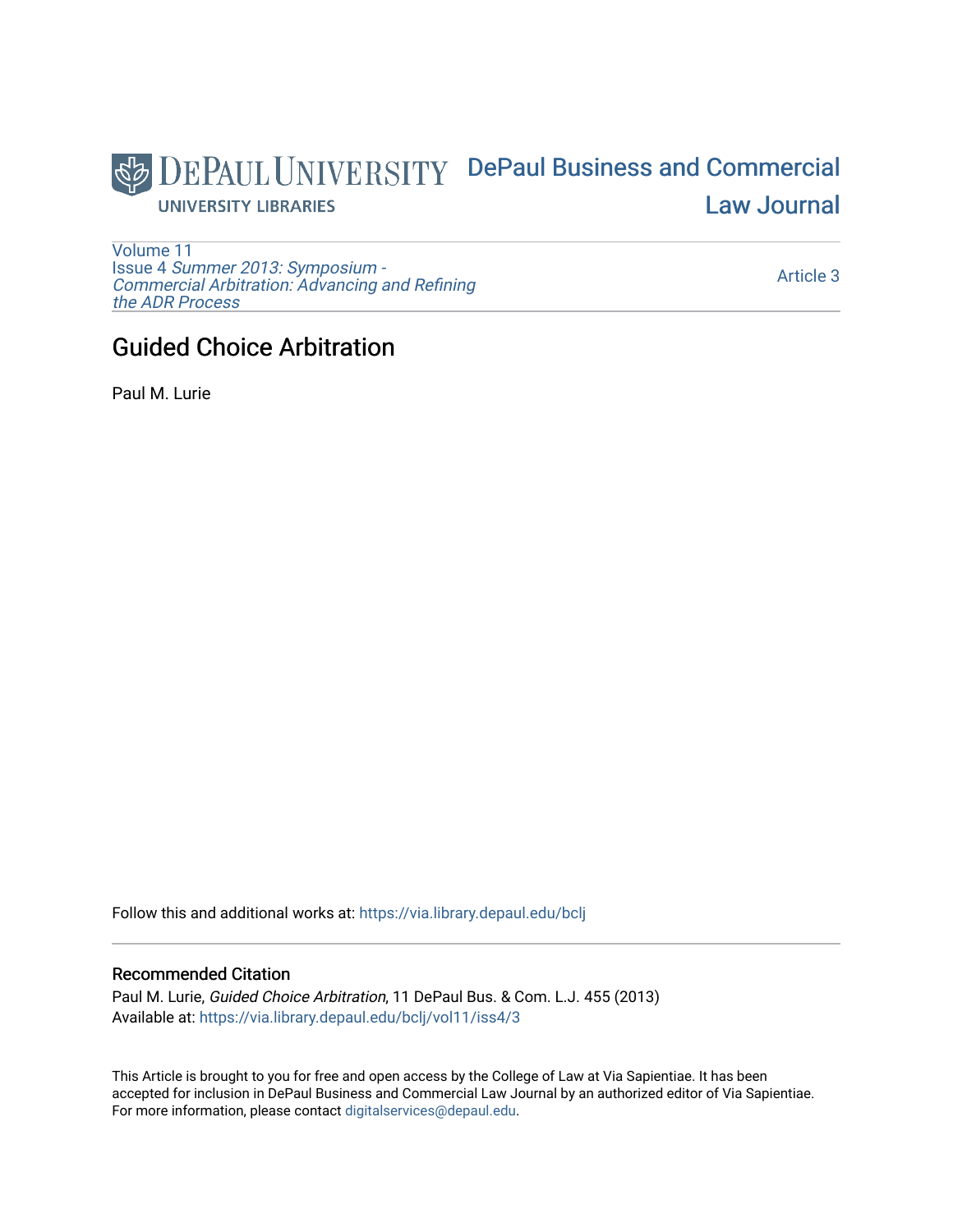# **Guided Choice Arbitration**

#### *Paul M. Lurie\**

**PAUL** LURIE: I know that you have the jargon before you that Stan introduced. Let's get practical here. Most of you are law students. The hardest thing for a young lawyer is to become valuable with your employer, whether it be a law firm or a corporation.

So what **I** hope to do here today is to give you something to make you valuable. That is, to give you a set of tools, things to talk about with your bosses about how to resolve disputes. And it may be something they haven't heard about, but they should. The concepts are not new, but the reorganization of them into guided choice is something new.

So the first premise to this discussion about guided choice-and **by** the way, what guided choice is all about is the use of mediation, nonbinding mediation to resolve disputes, but to use customized arbitration, customized underscored arbitrations to help the mediation process to resolve disputes.

We're talking about commercial disputes. Most commercial disputes are resolved prior to court judgment or arbitration award. The number, you know, if you're in the court system, the numbers are **95%-98%** resolved before award or judgment. Arbitration's a little less, but it's close to **70%** get settled.

So the question really is-Why does it cost so much money to resolve these disputes when they're eventually going to get settled anyway? It is a fundamental question facing the law profession, whether it be in-house counsel or clients.

Clients have become extremely dissatisfied with the cost of resolving disputes. Lawyers that know how to resolve disputes quickly, inexpensively, and to preserve business relationships are the future of the profession. Just being a great trial lawyer and winning cases often results in Pyrrhic victories as far as the client is concerned because it

**<sup>\*</sup>** The contents of this Article will appear in the *Journal of the American College of Construction Lawyers* and is reprinted with permission of the editors. Paul M. Lurie, *Guided Choice: Early Mediated Settlements and/or Customized Arbitrations, 7* **J. AM.** *C.* **CONSTRUCrION LAW.** *5* **(2013).**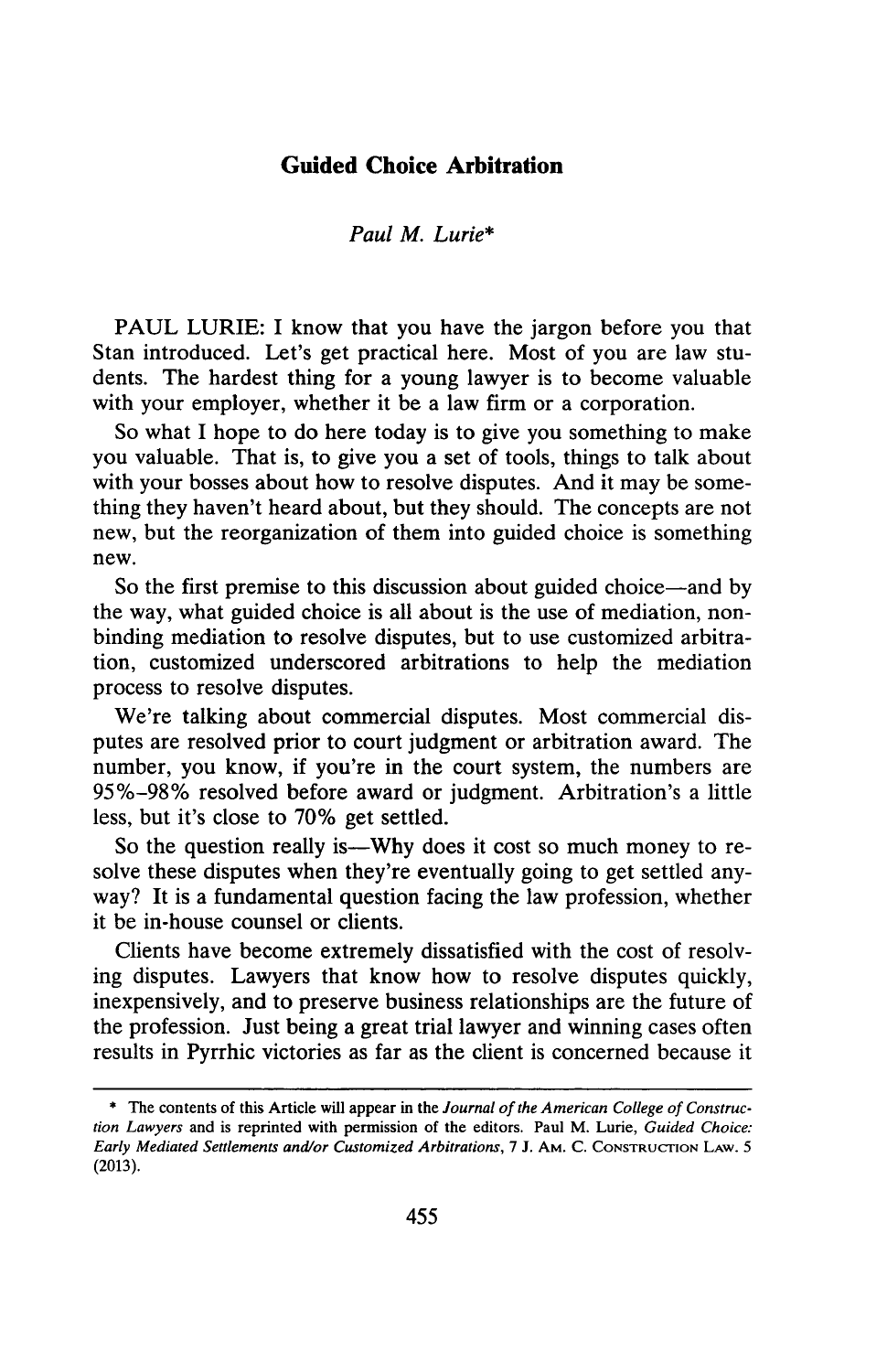took too much time, was too expensive, and the results ruined important relationships.

So guided choice and the interchange between mediation and arbitration is a way to create dispute resolution systems that resolve things a lot quicker, a lot less expensively, and hopefully preserve relationships. Hopefully, **by** the end of my short session here today, you will learn about tools **by** which you can become valuable and be perceived as being valuable to your employers and hopefully to advance your career. So listen carefully about these concepts.

First of all, What happens when the client comes into the lawyer's office and has a problem? "Somebody owes me a lot of money." "Someone is claiming that I owe them a lot of money." These situations, from a settlement point of view, are called zero-sum situations resolved **by** zero-sum games. You're dealing with numbers. Who pays what? We're not dealing with a lot of social issues, complex social things, and that's why I'm focusing my remarks on commercial disputes.

So the client comes in, usually with a dispute about money. And then what does the lawyer do? What tools does the lawyer traditionally have? First he says to the client, "We're going to file a lawsuit. This is really ridiculous. Their position is ridiculous. I've listened to you for all of a half hour and **I** know the facts now, and **I** can tell you that you can't lose this case and we're going to go ahead and file a lawsuit." That's number one.

Next, the lawyer says, "Let me see your contract. Is there an arbitration clause in the pre-dispute contract? **If** there is, we're going to do the same thing I just told you about in the lawsuit. We're going to file a demand for arbitration or we're going to respond with a counterclaim in a proceeding that's already been initiated. You can't lose this. It may cost some money, but it will be well worth it. I've actually studied this now for at least forty-five minutes, and **I** know that I'm right."

Next, the lawyer says, "Let me look at your contract again. Is there a requirement for mediation? **If** there is, we're going to have to go through the process. Or we may be in a situation, like in most commercial venues these days, where, yeah, let's see, I see that I'm reading the complaint that's been filed against you. You know, this is going to be the chancery division or in the commercial division of the law division, the commercial section of the law division, and those judges send these cases to mediation. So we're going to assume that we're going to start with the mediation process."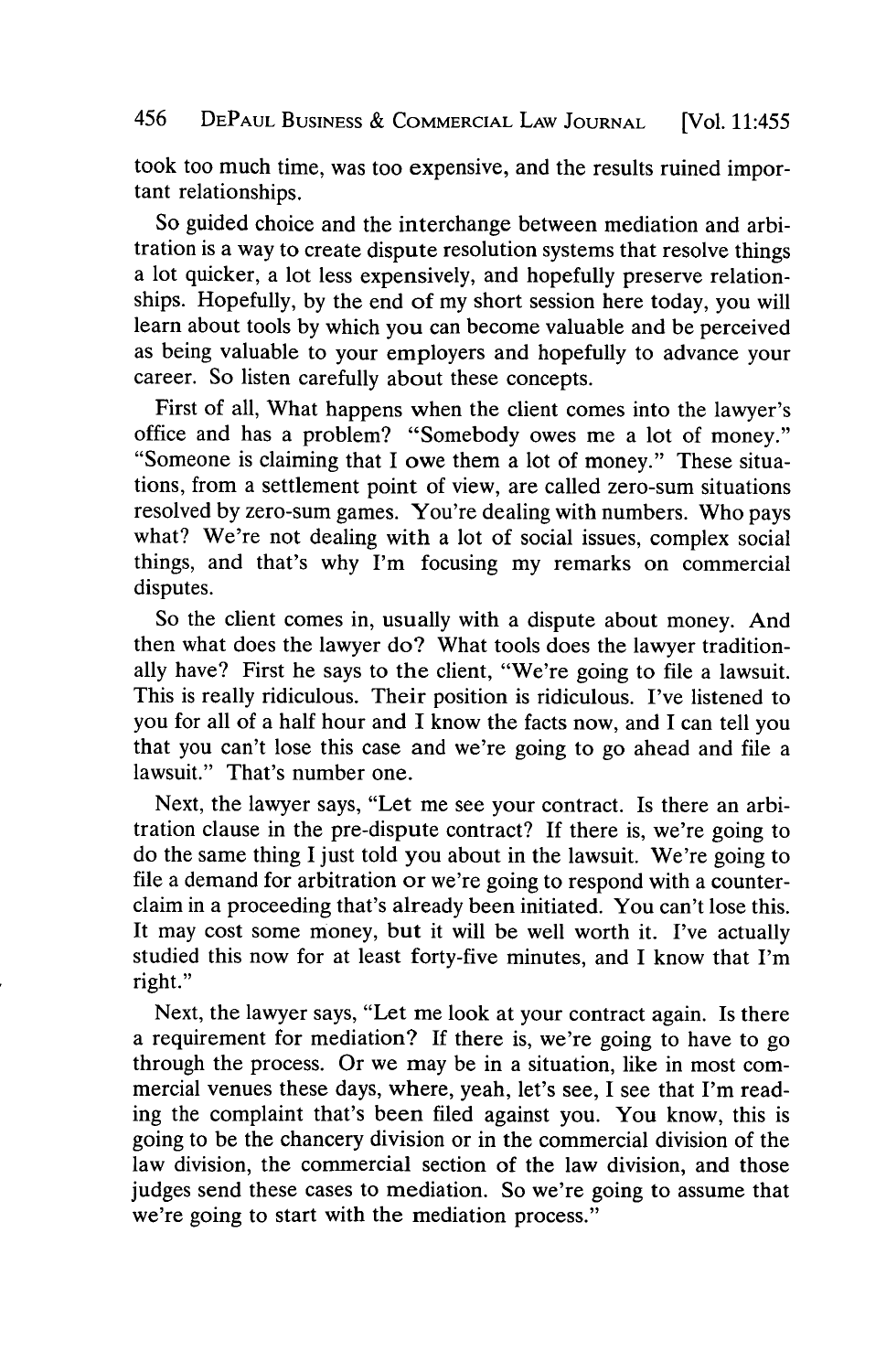Or it may be that there's no likelihood that the judge is going to get involved in this. Maybe I'm going to make the lawyers, you know what, I'm going to call the other side and let's see whether or not we can settle this case either through negotiation or **by** hiring a neutral ourselves and seeing whether we can get this thing resolved.

Unfortunately, in the vast majority of cases, it's the first position that lawyers will take and say that the position of the client's opponent is outrageous, we're going to win this case, and there's only one place where you win or lose cases and that's in the binding process of either litigation or arbitration.

So unless there's a mediation clause in the contract, usually mediation is not the first thing that lawyers think about. And one reason why they excuse themselves from thinking about it is they say, "Well, you know, mediation is something to be done later. It's not the first thing that we think about."

That is a big defect in the way a lot of lawyers think about dispute resolution. They think that mediation is something that should be done on the courthouse steps. It should be done later after we've spent all the money on discovery, motion practice, et cetera.

The problem is that lawyers think that clients cannot resolve disputes until they have as much information as available under every rock that may **be** in the path to settlement.

So what happens is that in litigation and in traditional ways of handling arbitration, the lawyer's suggestion that we're just going to go ahead and take depositions and file motions and do all that kind of expensive, time-consuming stuff. And, you know, maybe in a year we'll be ready to try that case in arbitration. Or if we're in Cook County, maybe it's three or four years.

But the point is that in arbitration and notwithstanding the good intentions of the judges, it's very hard to control lawyers spending money. Only the client can really affect that. Most lawyers, under the scenario that how could you possibly decide how to settle this case unless you have complete information, you know, drives a lot of this expense.

And the expense drives the time, and the time drives the ruined relationships and the antagonisms that develop over the history of a dispute. You try to settle a case a year after the dispute has arisen versus a month after it, you have a totally different psychological set in terms of people's anger about each other, and it makes it much more difficult to settle cases.

But that's the system we have, that mediation and settlement is pushed out and is not the first thing that lawyers think about. So in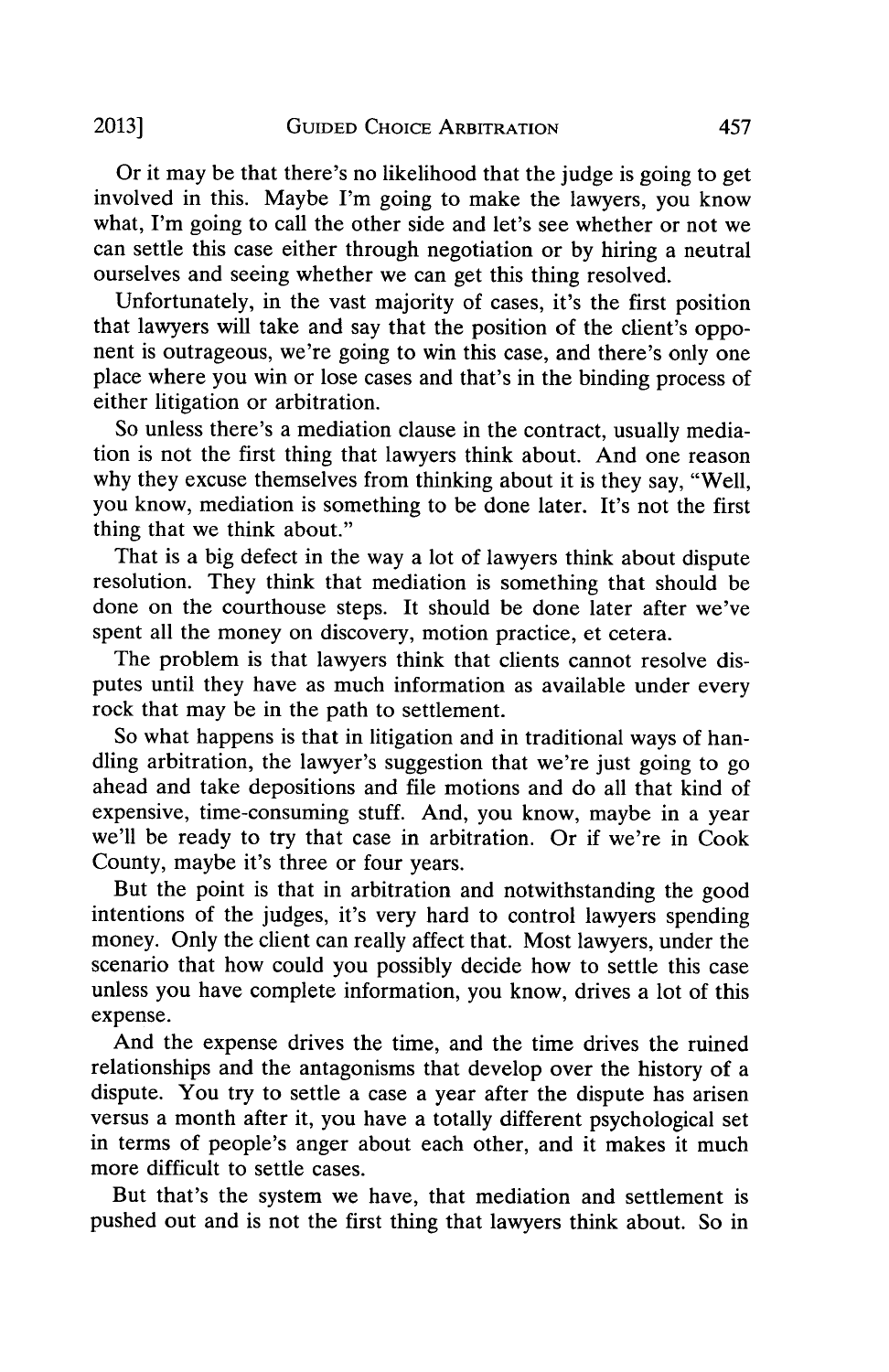## 458 **DEPAUL BUSINESS & COMMERCIAL LAw JOURNAL** [Vol. 11:455

terms of the kind of tools that you want to use to make yourself valuable in your places of employment, think early mediation. **If** there's anything that you should take away from the session here this morning, it's early mediation. And what guided choice is all about is how to make early mediation effective.

So now what about this mediation thing? The lawyer says, "Well, you got a mediation clause. We're going to have to mediate." And it appears that the other side is unreasonable, you know, a mediation may be a waste of time. And one thing about mediation is that even though the process may be required, it is essentially voluntary. Because if someone doesn't want to mediate, it's pretty hard to force someone to participate in a negotiation, and mediation really is facilitated negotiation.

So if the lawyer starts out **by** finding ways not to mediate, there's lots of them. The client may tell the lawyers, "You know what, we've been trying to negotiate this thing. We're just too far apart. The other side is so unreasonable. They don't understand how strong our witnesses are, how strong our experts are. And to sit down and try to negotiate with them next week in mediation is just like what we did last month, and it's really a big waste of time. So I'm really not interested in mediating." And the lawyer says, "Okay, so we'll go through the motions and we really won't use mediation, even though we're going to say we're going to do it."

So why do people behave like this? **Why** do people not want to settle cases? Why do they start out with this attitude about—it's the attitude which brought them to the lawyer's office. Because most business disputes are resolved without running to a third-party mouthpiece.

The parties, businesspeople resolve disputes. How do these disputes get elevated so that you're really looking for an agent to represent you? Well, we're going to talk a little bit about neuroscience and psychology. And **I'd** say that this whole area of psychology of dispute resolution is extremely important to all young—it's important to old lawyers, too, but certainly you guys should be getting these tools so that you can be more effective and valuable as negotiator. And remember, mediation is essentially facilitated negotiation.

So let me just talk about a few basic concepts of neuroscience, which has become the buzzword. We used to use the term "psychology." Now we use the word "neuroscience." And **I** think the reason is that a lot of the principles of psychology, which are so important in negotiation, have been confirmed through the science of neuroscience and particularly using things like functional MRIs to prove that things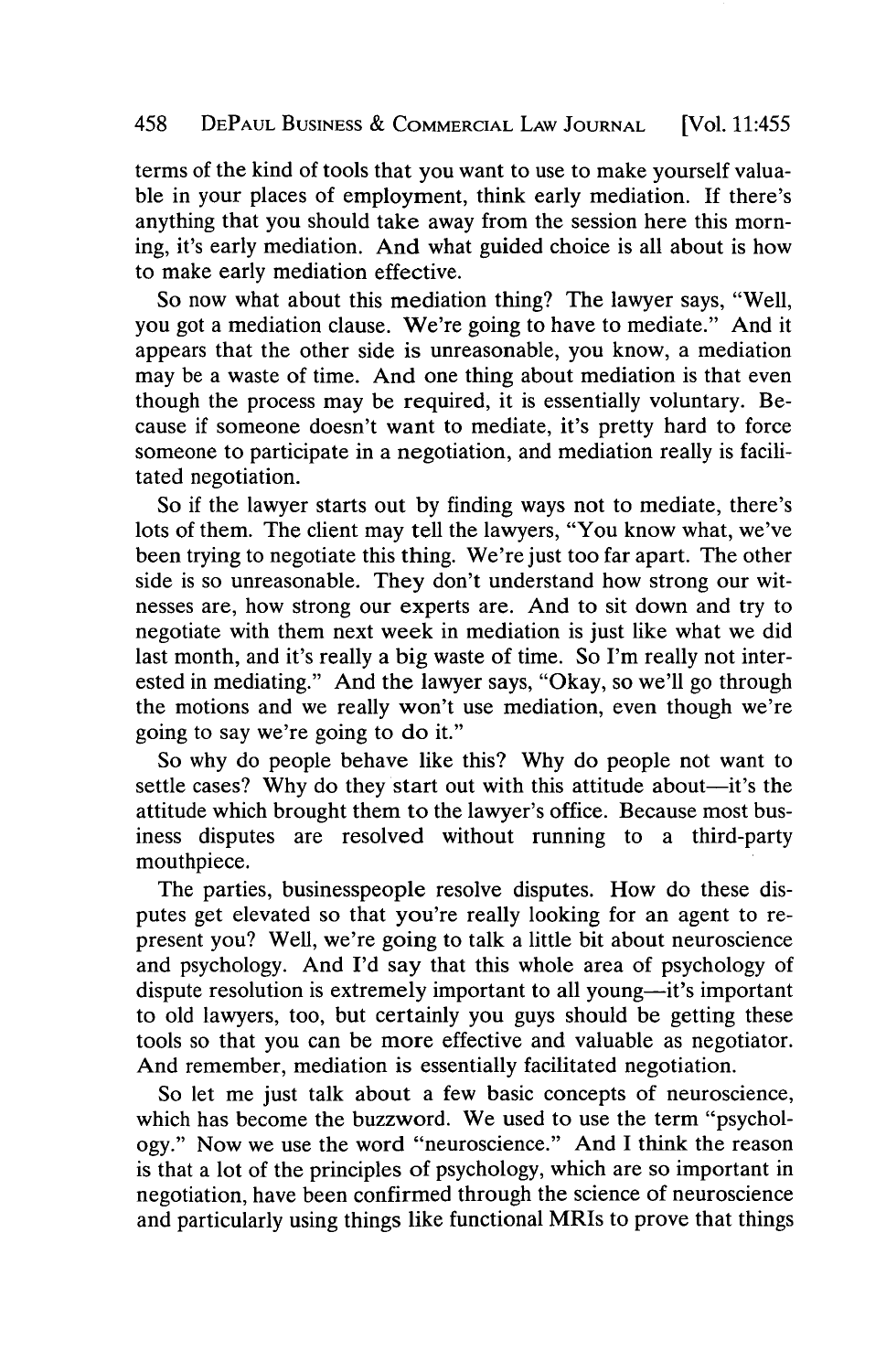go on in the brain that confirm why people behave the way they've been observed for a long time **by** psychologists.

So we're going to talk about the concept of loss aversion. We're going to talk about the concept of emotion, and we're going to talk about the psychology of the lawyer and how the lawyer interacts with a client on these issues and oftentimes is part of the problem in cases not getting settled. So let's just briefly talk about loss aversion.

People are wired to avoid pain and to seek pleasure. The Nobel laureate, Daniel Kahneman, and his partner, Amos Tversky, published a famous paper in **1979** finding that people are more sensitive to losses rather than to gains.' This theory of loss aversion demonstrated that whether there's a gain or loss, that gain or loss can be manipulated or framed—that's an important word in negotiation theory. The way the issue is framed can be to achieve a desired result, meaning to settle cases in the context of mediations.

Now, what neuroscience has done is that whether something is framed as a gain, when it's framed as a gain, it triggers pleasure sites within the brain. And when something is framed as a loss, that is, framed meaning that the party that's negotiating perceives that what is being proposed is a loss, the brain's fear center is not activated. Rather, its pleasure center is suppressed.

So, essentially, expected losses don't create fear. In other words, when a guy says, "I'm supposed to take-you know, I have a demand for **\$1** million, you want me to take **\$50,000?"** That kind of expected loss suppresses the brain's ability to imagine pleasure. And you can really see it as a mediator, and **I** do a lot of mediations.

**A** good mediator is a very good observer of what's going on in a mediation room because you see these kind of things. And I'm sure you've seen the same thing when you negotiate with the members of your family, if not yet with your clients.

So this suppression of the pleasure center also affects one's ability to think creatively about meeting the desire for award. So what happens, creativity is an extremely important part of settlement strategy in negotiation theory. Let's look at something a little different. Look at it differently. Well, it's kind of hard to do that if you're angry. You can see that in the newspapers every day talking about whether it be the Israeli-Palestinian situation or any other negotiation that's going on in the newspapers. You see that kind of phenomenon right before your eyes.

**<sup>1.</sup> Daniel Kahneman & Amos Tversky,** *Prospect Theory: An Analysis of Decision Under Risk,* **47 ECONOMETRICA 263 (1979).**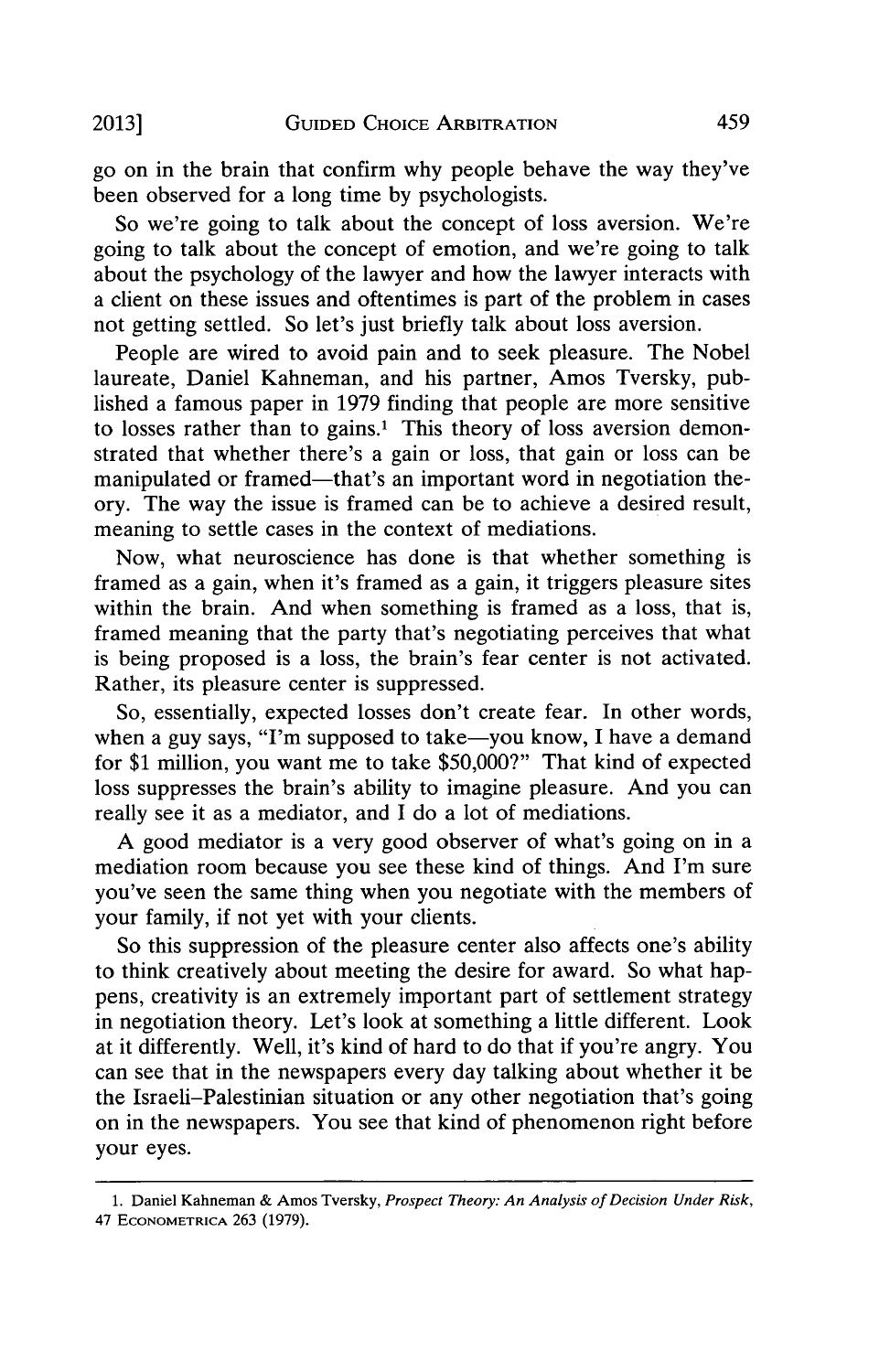# 460 **DEPAUL BUSINESS & COMMERCIAL LAw JOURNAL** [Vol. 11:455

So that this suppression of the pleasure center, you know, affects creativity. It affects motivation. You know, people, you see it in negotiation. You know, "I'm sick and tired of hearing this from you. You know, your numbers are too low. Your position is wrong, I'm out of here." And, you know, people do that saying, "What's the matter with him?"

This case is going to eventually get settled three years from now. You're going to spend **\$500,000** doing it. **Why** did he give up? Well, the reason why people give up is they lose their motivation. They lose their motivation because all they see are losses. They don't see any possibility for pleasure, any possibility for gain. It's very important to understand human behavior and why people behave in this manner.

So I mentioned that sometimes lawyers and their surrogates, the expert witnesses, can make matters worse in this regard because what they do is they set expectations. I talked in my earlier remarks about the fact that, you know, you think that you're-you don't know anything or you're entitled to a lot of money.

Well, maybe your lawyers told you that based upon an analysis. And I didn't mean to be flip about a half hour, but sometimes that happens. But let's say that the lawyer has really thought about this, that you, the associate, have read the file and studied the-read the cases and things like that, and that supports the lawyer's position that the client can't lose more than or is certain to gain certain amounts.

And the client has basically turned himself or herself over to the lawyer and says, "Well, if you believe that, I believe that." And the lawyers say, "Well, maybe it's not—you know, there is a factual dispute here. So what caused the building to fall down? You know, let's go out and spend a couple hundred thousand dollars with an expert witness and find out what they have to say about it."

And so the client spends a couple thousand dollars with an expert witness. The expert witness says, "It's not your fault. It's the other guy's fault." Armed with your lawyer's opinion and your expert's opinion, it's pretty easy to be stuck into what's called an anchoring position, and the client goes with that position into a negotiation. The other side says, "Well, **I** think that maybe we're responsible for this, but we think we owe **\$100,000,** not **\$10** million." Well, that makes the guy that's been prepped **by** the lawyer and experts get angry. And we're going to talk a moment about what anger does to the negotiation process.

Now, one thing about lawyers, God bless them, you're going to be one of them, that lawyers, especially when they're trial lawyers or involved in analyzing disputes, it's very easy to make predictions. And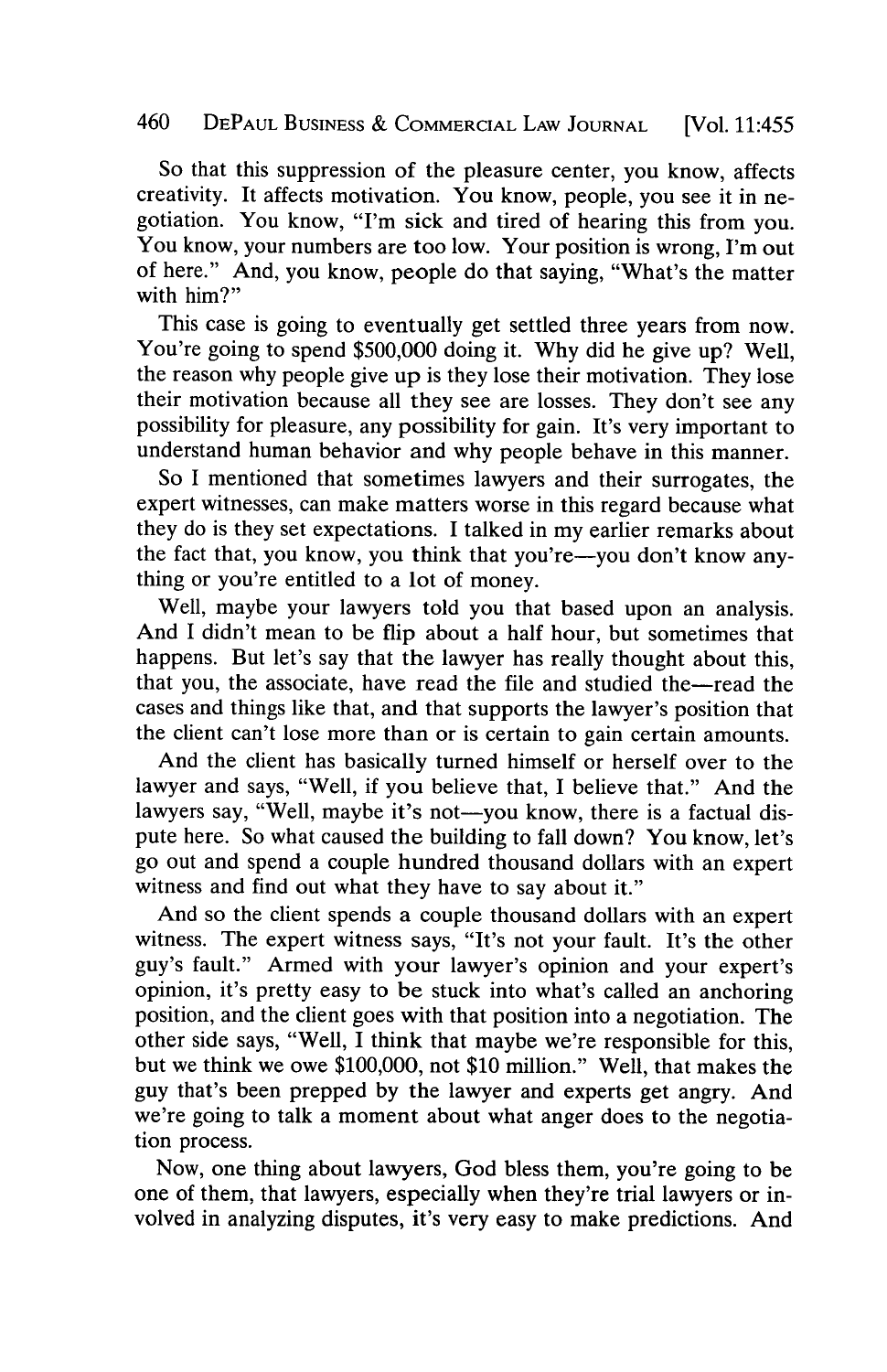the social sciences show that lawyers are often terrible predictors of outcomes. And it's natural.

You've billed a client a lot of money. You've had your associates perform research. You had your experts look at this. And you sort of forget about the fact that when the case goes for binding decision, it's going to be done **by** a stranger. It's going to an arbitrator. It's going to a judge. It's going to a jury. And those people don't necessarily look at things the way you, the lawyer, look at them.

And there's lots of stuff to read on this about. Lawyers who were in the heat of preparing cases are very bad predictors of eventual outcomes. So **I** mentioned earlier that when the lawyer in good faith says, "Well, **I** really can't predict what's going to happen. We really need to get to the bottom of this. We really need to leave no stone unturned."

And what they don't realize is that we think that clients can't make decisions without an enormous amount of information. Well, if you read books like Malcolm Gladwell's *Blink,* which is a pop version of a lot of social science and neuroscience, people often make important decisions on a blink, on a quick basis. They feel that they can come to a decision quickly.

But often the legal process sort of says, wait a minute. This is way too important. You may decide to spend **\$1** million buying a company, and you can make that decision on the spur of the moment about whether you feel right about it, but you can't make a decision about whether to resolve this **\$100,000** lawsuit?

So there is a disconnect oftentimes between the way businesspeople think and the way lawyers think, and that results in setting unrealistic expectations that the clients then bring into the negotiation, which results in the case not settling early.

And what's so interesting—and I see this so often now as a mediator-that you say to yourself as the mediator, I'm saying, **"Why** are they so unreasonable? This is such a reasonable proposition which has been put before them." But yet, they just don't want to do it.

Well, the reason is all these social and psychology and neuroscience reasons I've just been talking about, and that is the client isn't thinking reasonably. The clients are thinking about loss aversion, and that is what's driving them. And they lose their ability to think reasonably about what is in their best interest to resolve the dispute.

Now, **I** mentioned emotions. People settle cases because they want to settle cases. It's an emotional-it's very much of an emotional decision. You know, we see this as mediators. You know, they've been at mediation for two days. They're far apart, and all of a sudden,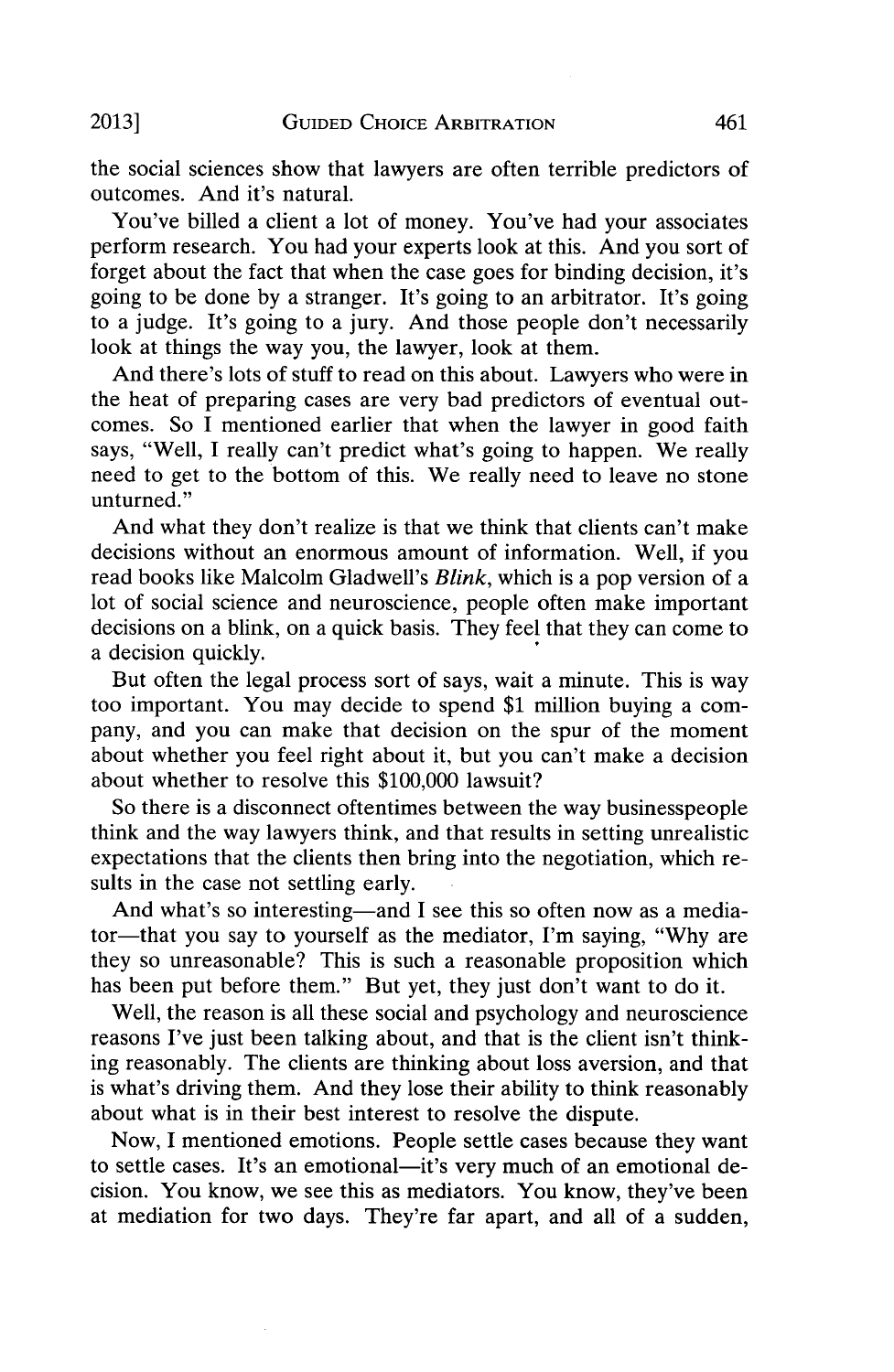462 **DEPAUL BUSINESS & COMMERCIAL LAw JOURNAL** [Vol. 11:455

something happens, and they come together quickly and resolve the case.

Well, what happened? You know, what happened was that somebody said, "You know what, this makes sense, I feel good about it, and that's why I've changed my position and why we're going to settle this case." So that if you were in a situation where people are angry at each other, it makes it a lot harder to resolve cases. Because when you're angry, that triggers a fight or flight response, and that makes rational choice difficult.

Even the simplest decisions, you know, can be informed **by** our emotions. For example, in the research, one of the studies is that doctors were treating a patient whose brain tumor prevented the person from experiencing emotions. They found that the patient had difficulty in making even the simplest decisions like whether to use a blue or a black pen despite his intellectual functioning remaining fully intact.

Emotions filter our perception. **I** don't need to tell everybody in this room. You learn that in kindergarten. But what neuroscience has shown us is that the brain's filter, the amygdala, interprets our emotions to switch our decisionmaking between reptilian, instinctive thinking and cortical thinking, and that makes all the difference in the rationality of people's behavior.

So when you go into negotiations and the other party seems to be very unreasonable given what appears to be the situation, there is an explanation. And if you're going to go into a mediation, you better make sure that the mediation is designed to deal with these preconditions, which are being brought into the mediation.

**I** remember a case where it was a dispute between a general contractor and a subcontractor, and the subcontractor just appeared—the general contractor had fired the subcontractor claiming defective work, and the subcontractor, of course, was claiming contract balance. And you know, I just sat there thinking, "What is going on here? This seems such an easy case to settle."

Well, **I** learned that the subcontractor was owned **by** a third-generation Hispanic family, a third generation in the contracting business. They were very proud people, and they were insulted **by** the behavior of the general contractor and the termination of the contract. Well, once **I** saw that, **I** had a private caucus with the general contractor and **I** said, "You know what, **I** think you should apologize to these people. **I** think it will really help your cause." Anyway, within fifteen minutes of the apology, the case settled.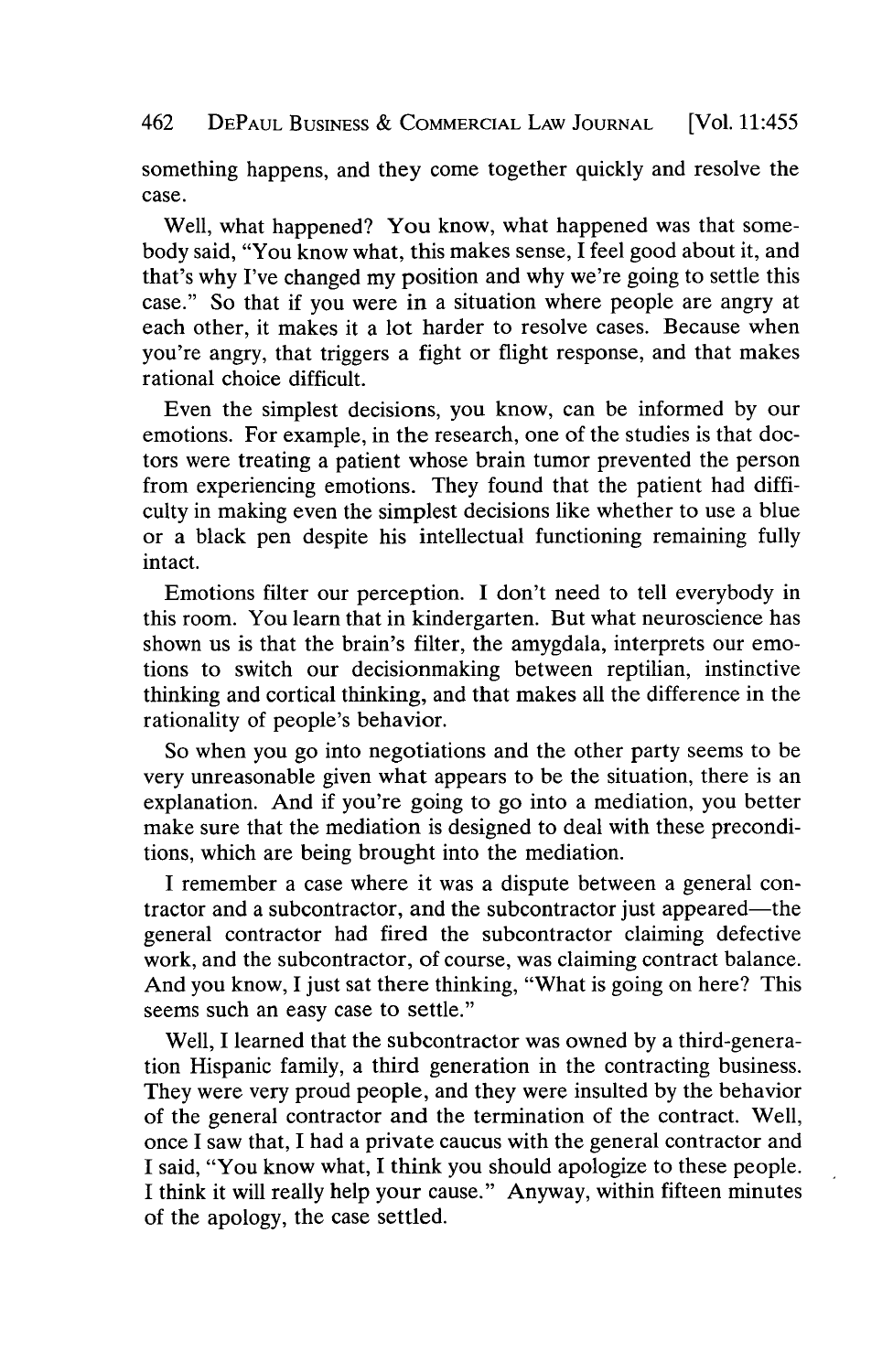And every good mediator will tell you stories about that or about the power of apology. But if **you** don't recognize that's a driver to parties holding on to positions, you're never going to help resolve the case. So what do effective mediators do to help settle disputes, and this is going to morph into how we use arbitration in this process.

First, a good mediator makes people feel that a settlement is good and the right thing to do. And oftentimes, it's not just about the money. **I** had a case with a very wealthy person that had a claim against a contractor that had built a seawall in Lake Michigan, and there was some repair problems that were very expensive.

And the wealthy person happened to actually be an experienced trial lawyer. And the way the dispute came into the mediation was that it was about the money. There was a gap between the parties over the money and things like that. The claimant was in his eighties, and it was real clear that he needed this like a hole in the head. He didn't need the money. He certainly didn't need to be deposed and go through a trial process and things like that. The way I got that case settled was **by** getting the claimant to focus on his real interests, and that was he really just wanted to get rid of this thing. For the claimant to stand on principle over money was absolutely the wrong thing to do. Once he realized that getting on with his life was more important than engaging in a drawn-out trial, the case settled.

**A** good mediator helps the parties understand what is likely to happen in court or arbitration. But the way it's done is very important. You teach the parties. In other words, you say, "Well, what do you think is going to happen? What about this fact? What about this? What about that?" And you get the parties' interpretation. You never tell the party you're going to lose, you're stupid, or words to that effect. **All** that does is trigger that loss aversion emotion. So a good mediator is a teacher and helps the parties make their own decisions. **A** good mediator helps the parties identify their true interests. **A** good mediator acts as a stage director. Sometimes you need to separate the lawyers from the clients. Oftentimes the lawyers may have a much more far-out position than the clients do.

**I** had a case where the parties were about **\$500,000** apart and a case that went on all day. And my office is in Willis Tower, and the lawyers all said, "We don't know how to bridge this dollar gap." It was at **5:00** o'clock. One party was from out of town. So I said, "Well, do you mind if **I** take him upstairs to the Metropolitan Club?" They said, "Fine." So **I** took the parties up to the Metropolitan Club, and **I** told the waiter-I didn't stay, I said, "Don't let them out of your sight, whatever they want." And the only thing I know is that an hour and a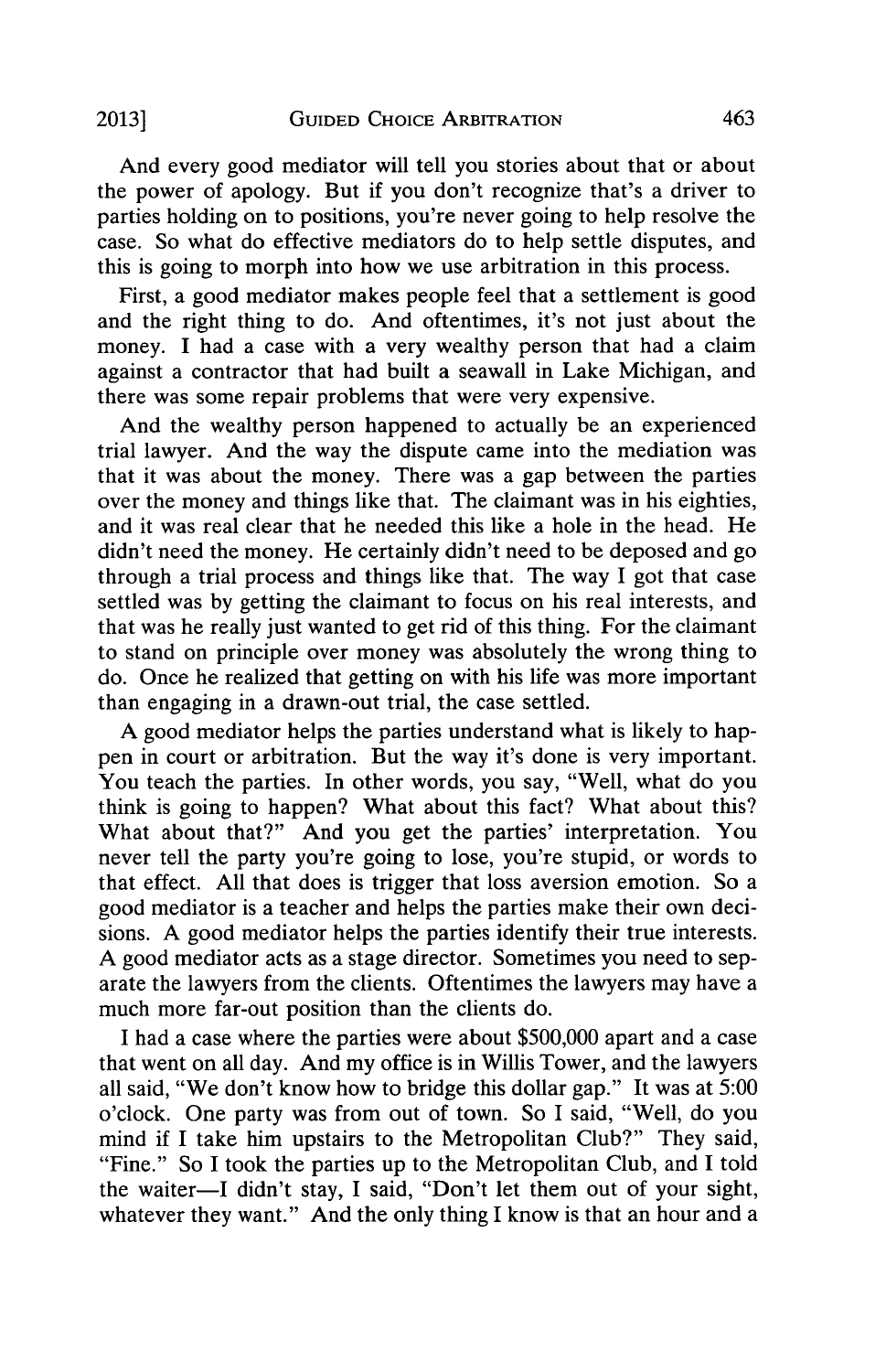## 464 **DEPAUL BUSINESS & COMMERCIAL LAW JOURNAL** [Vol. 11:455

half later, the case settled. There were three men involved, two on one side, one on the other. **All I** know about what happened was I got the bar bill the next day and it was for six Ketel Ones and two beers. That is why the case settled. What happened was that the change of environment let the parties reframe.

This is the Camp David "walk in the woods." What do you think goes on when the leaders of our country and other countries are walking through the woods? You know, they don't have an entourage of people telling them what to do.

So sometimes the clients just need to be released from all this pressure, and sometimes the pressure may come from the lawyer, it may come from their subordinates. Let's say that the decisionmaker isthe decisionmaker is the president of the company, and this dispute is really in the hands of a vice president. And the vice president feels really strongly that he or she is right and the other side is wrong. And when you sit around the mediation table, you see that as a mediator, the president of the company doesn't want to ruin his relationship with the vice president **by** settling the case on the grounds that the vice president doesn't really like it. Well, what the mediator will do is either meet with the vice president or sometimes take the president out for the walk in the woods. Because it may be in the best interest of the president and the best interest of the company to resolve the case on a different basis.

But if you put everybody in the same room, sometimes it's very hard to get that kind of result. And it's especially true, **I** find, in disputes involving political entities, government entities. It's very hard to get the representative not to be listening to his or her entourage about how to settle cases. Then sometimes one of the things that you look for as a good mediator is an ability to diagnose what's the problem. Maybe it's not a lack of information. Maybe it's a fear of what's going to happen if you settle the case. What's going to happen politically with your organization, corporate or government-and people, there's a loss aversion.

So they say, "Yeah, **I** should get rid of this case. Probably the other side is reasonable, but **I** just can't make the decision." Well, the most famous example of that was the Israeli-Palestinian negotiations at the end of Bill Clinton's term. And Dennis Ross, who was the principal negotiator who still writes extensively on negotiation theory, admitted in a seminar **I** was at, which I'll never forget. Everyone was glued to the edge of their seat listening to what happened in these negotiations. Dennis Ross said the **U.S.** did not pay enough attention to Yasser Arafat's fears about what the solution was going to mean to him, and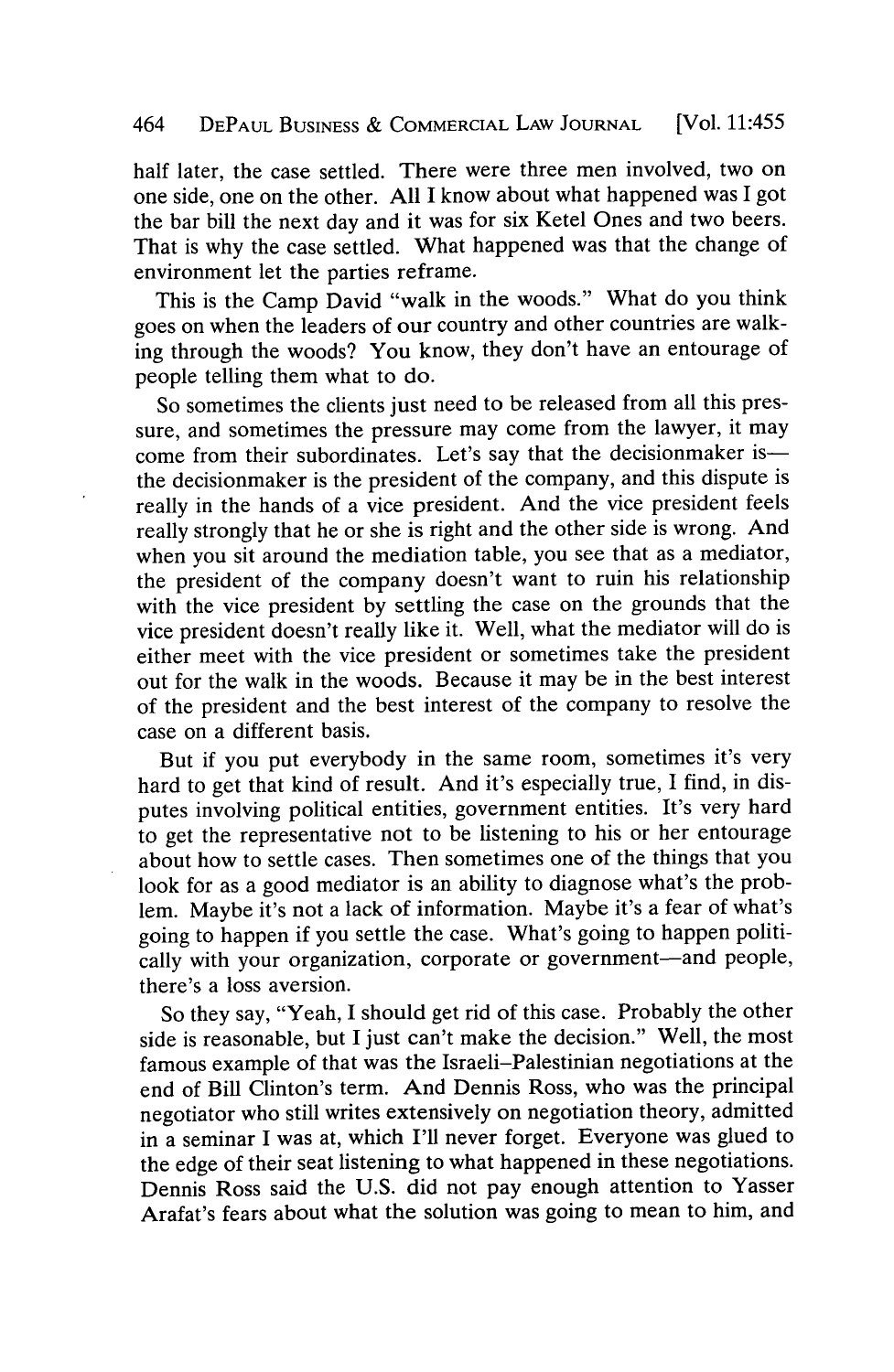Dennis Ross said, **"If I** had to do it again, the **U.S.** would have spent a lot more time on dealing with that fear factor, that loss aversion of Yasser Arafat, and we probably would have had a better chance of getting the Palestinian situation resolved a long time ago." And we all know what's happened since then.

So what tools do effective mediators use? The most important one is the ability to do confidential investigations. Confidentiality is the most important thing about mediation. The parties can talk underand you know, Illinois has the Uniform Mediation Act,<sup>2</sup> and it really codifies a lot of common law anyway. So this ability to really be open and frank with a mediator, not worrying about the mediator going to the other side and saying what you've told him. So confidentiality is extremely important, and you learn all sorts of things as a mediator when you investigate.

But some mediators think that mediation is, well, each side submits a brief and we'll meet next Tuesday. We'll have a mediation. In complex—in cases involving the kind of factors we're talking about here today, that will never work. The probability is extremely low. And a lot of untrained former judges acting as mediators use exactly that kind of strategy. They look at the cases as an extension of a settlement negotiation in the courthouse, and those often don't work when you have the kind of psychological factors that we're talking about.

So the second element that's important, besides the ability to investigate, is to have the trust of the parties. Trust meaning that the mediator is fair, is going to treat both sides, all sides-it could be multiple parties—fairly, and is really looking out for the best interests of the parties.

As a mediator in my confidential conversations, the first thing **I'll** say, you know, to the parties or the lawyers is, "How can **I** help you? I'm here to help you." **I** say the same thing to all the parties, "I'm here to help you. How can **I** help you? I'm not here to tell you what to do. I'm not here to evaluate your case and tell you what the jury is going to do."

That is how I build trust. The evidence is pretty clear that mediators that focus on evaluation immediately sort of like, "Well, let me see, so what was the last offer, you know, what's the demand," and sort of start off that way have much poorer track records than the mediators that sort of are trained to do it right.

We talked about the early mediation. You know, some mediators may say, "Well, you know, it's clear, yeah, you started this a month

<sup>2.</sup> **710 ILL. COMP. STAT. ANN. 35/1-13, 16, 99 (West 2013).**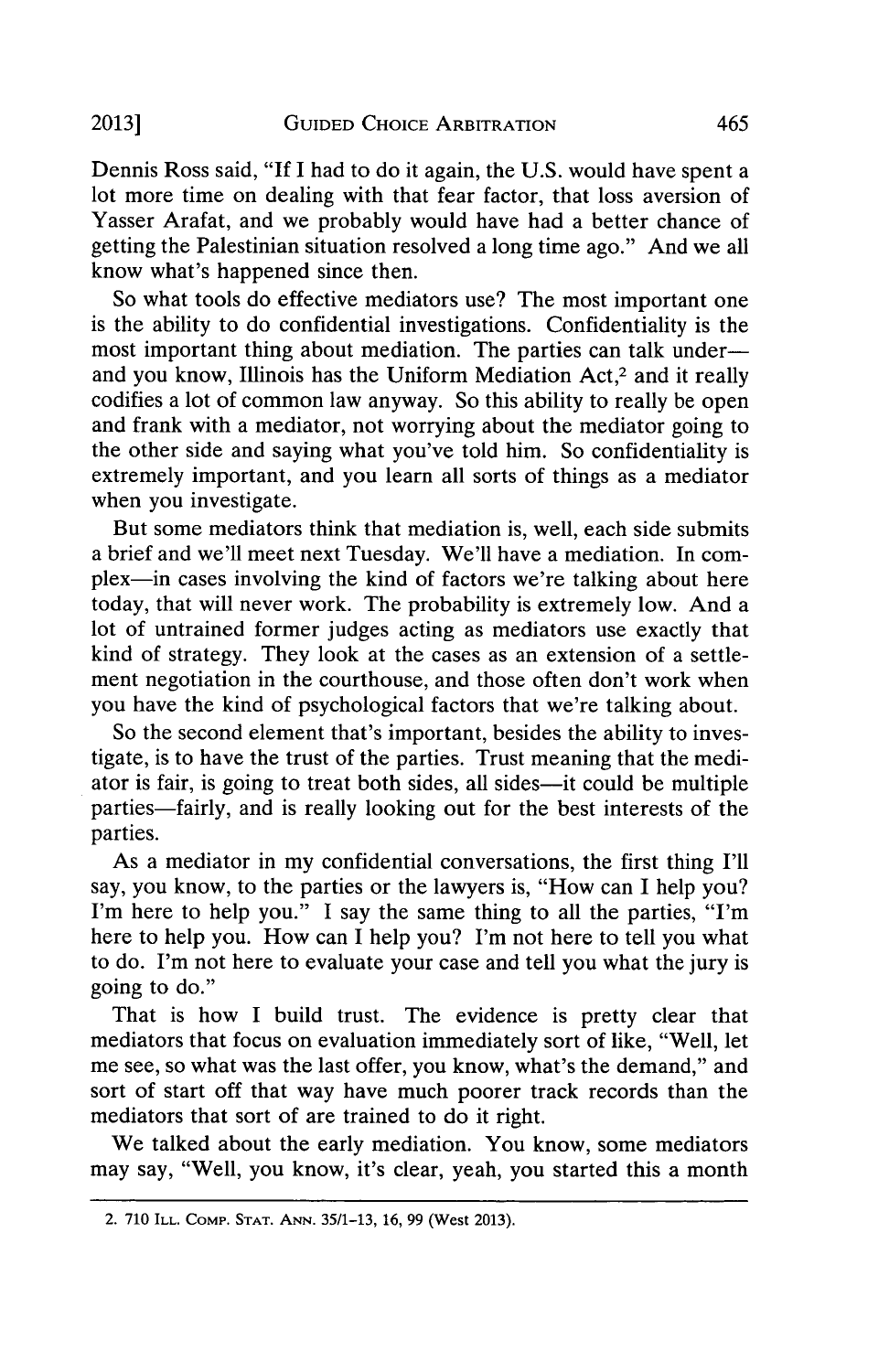after your dispute arose, but it's too early. There's too much information that needs to be exchanged, and, you know, so call me in a year." There's some mediators that actually do that, believe it or not. We'll be talking in a moment about the right way to do it when there's a need for information exchange. Good mediators have the ability to reframe the issues, that acceptance is perceived as good, as pleasurable. That oftentimes requires a reorganization of the facts, another way of looking at the facts, another way of looking at the results, another way of looking at what's in your best interest. And, of course, patience and persistence is a key element.

Mediators that say, **"I** just don't know what to do anymore, you guys are too far apart, I'm out of here, declare impasse, and go back to the court and go back to your arbitration," that's a terrible trait in a mediator. And also another very important trait is to be optimistic. We know lots of people that the glass is half empty or the glass is half full. **A** good mediator shows why the glass is half full. They're always looking for ways of looking at the situation and finding an optimistic, win-win type of situation. So that's another key element of a good mediator.

So what's this guided choice thing all about? Well, the essence of guided choice says, "Listen, impasse may occur." Impasse meaning an inability to agree at a particular point in time is not unusual. And the earlier you are in the mediation process, the more likely you're going to have that because people are going to say, "Well, you know, we haven't read the file, we haven't hired an expert, we haven't taken depositions."

But the question really is—What information are you missing? And how can that information be exchanged in a collaborative basis as quickly and as inexpensively as possible? Guided choice has two key elements. One is early acknowledgement that there may be a need to get past an impasse. But what kind of tools do you use to get past the impasse?

Arbitration is one of those tools. Let me explain. The parties have to be convinced-and this is part of the lawyer's attitude going in, and if it's not the attitude going in, it's up to the mediator to tell people right up front. That's the first thing **I** tell people, "You know what, we may have a session. It's called the mediation."

Mediation really is a terrible word because mediation is a process. It isn't a day. The process is a negotiation process, and it really starts the first day you talk to the mediator. So this idea that the mediation is next Tuesday is really a mischaracterization of the process. It has to be thought of as a continuum.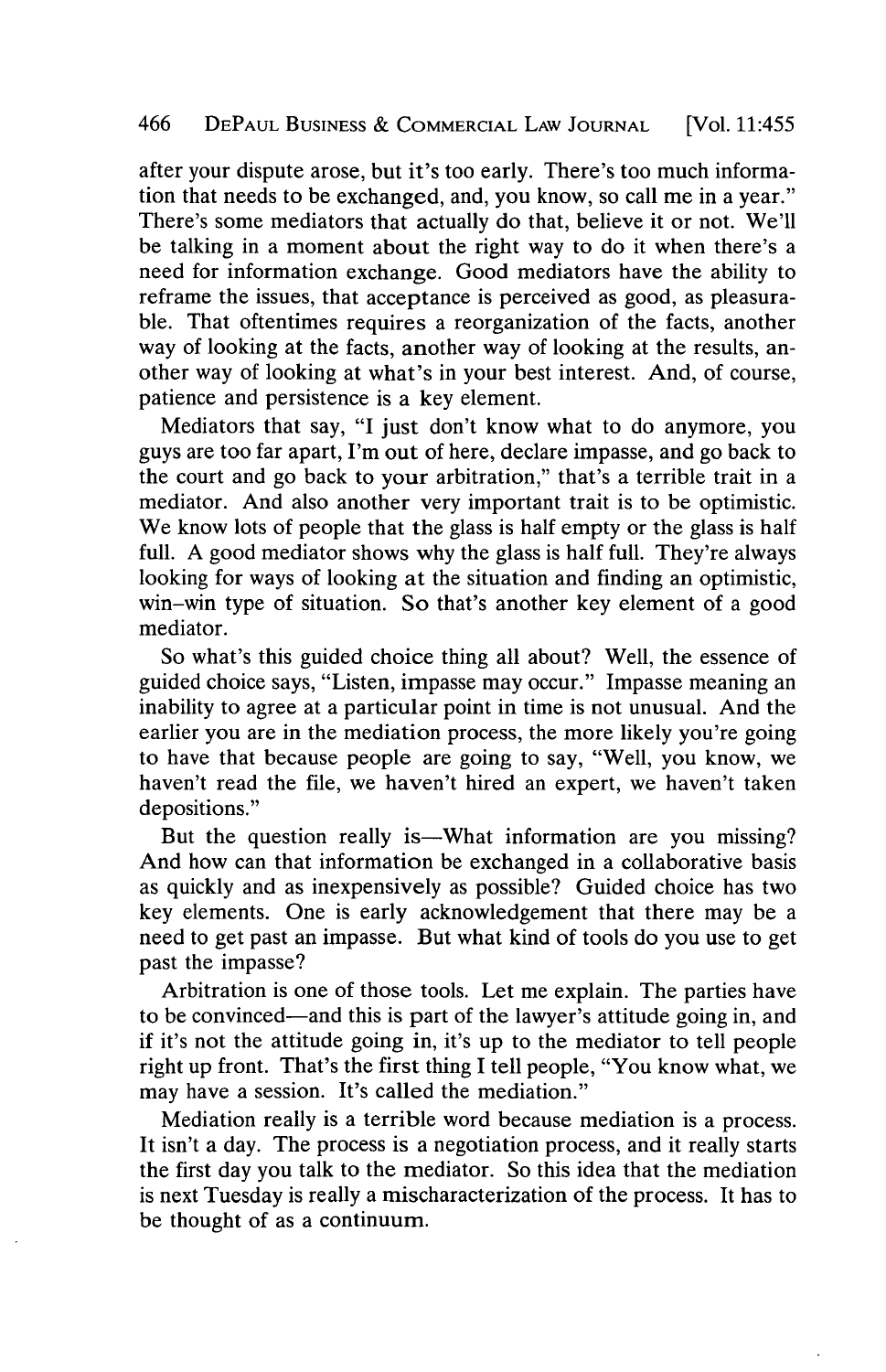So what happens is that the good mediator, a guided choice mediator says right up front, "You know what, we're going to start the negotiations. It's **9:00** o'clock in the morning. You know, we may run into some roadblocks. There may be a need for more information." **I,** as a mediator, try to anticipate as a result of my investigation. **I** try to anticipate all the information that was necessary. And before **I** hold this negotiation session, **I** want to make sure that people are satisfied with the amount of information that's been exchanged.

**I** have done mediations where the first thing we do is have a meeting of the experts, remember, under the mediation privilege. This can be done confidentially in terms of not allowing what happens in this meeting to find its way into the arbitration or into the courtroom.

So that **I** have found in complex construction cases having the experts meet and what's really-where they are really apart. And in those contexts, oftentimes you'll find they're a lot closer than you think or, at the least, the number of issues are a lot smaller than the lawyers think they are. So this need for an information exchange is extremely important, and it should be done before the negotiation. But the negotiation itself may run into an impasse. Maybe it's the fact that certain depositions haven't been taken because parties want to save money-Can we get this thing settled? **Why** should we take a deposition?

**If** it will help settlement, it's okay to have these disagreements. The question is-How do you get them resolved? And if you can't negotiate the resolution like how many depositions, what needs to be done, why not go into arbitration for the purpose only of trying to get a handle on these outcome determinative facts.

Maybe one of the parties resisting settlement says, **"I** cannot lose my motion for statute of repose" or something like that. Maybe that needs to be explored a little more. Maybe the parties really didn't get enough information in their collaborative exchange. So it's okay to engage in arbitration. For a limited purpose, it's actually even okay to engage in litigation.

I can give you some examples of cases where the courts have worked closely with the mediator, where the court did what it has to do and the mediator did what that person has to do, and the cases get resolved.

What it does is, it says, "We're not going to terminate the negotiations just because there's impasse." And let me tell you that is contrary to the way most people think, lawyers think. They say, "Well, you know, if there's impasse, we're out of here, we go back to the litigation, the arbitration, and the next time we're going to talk about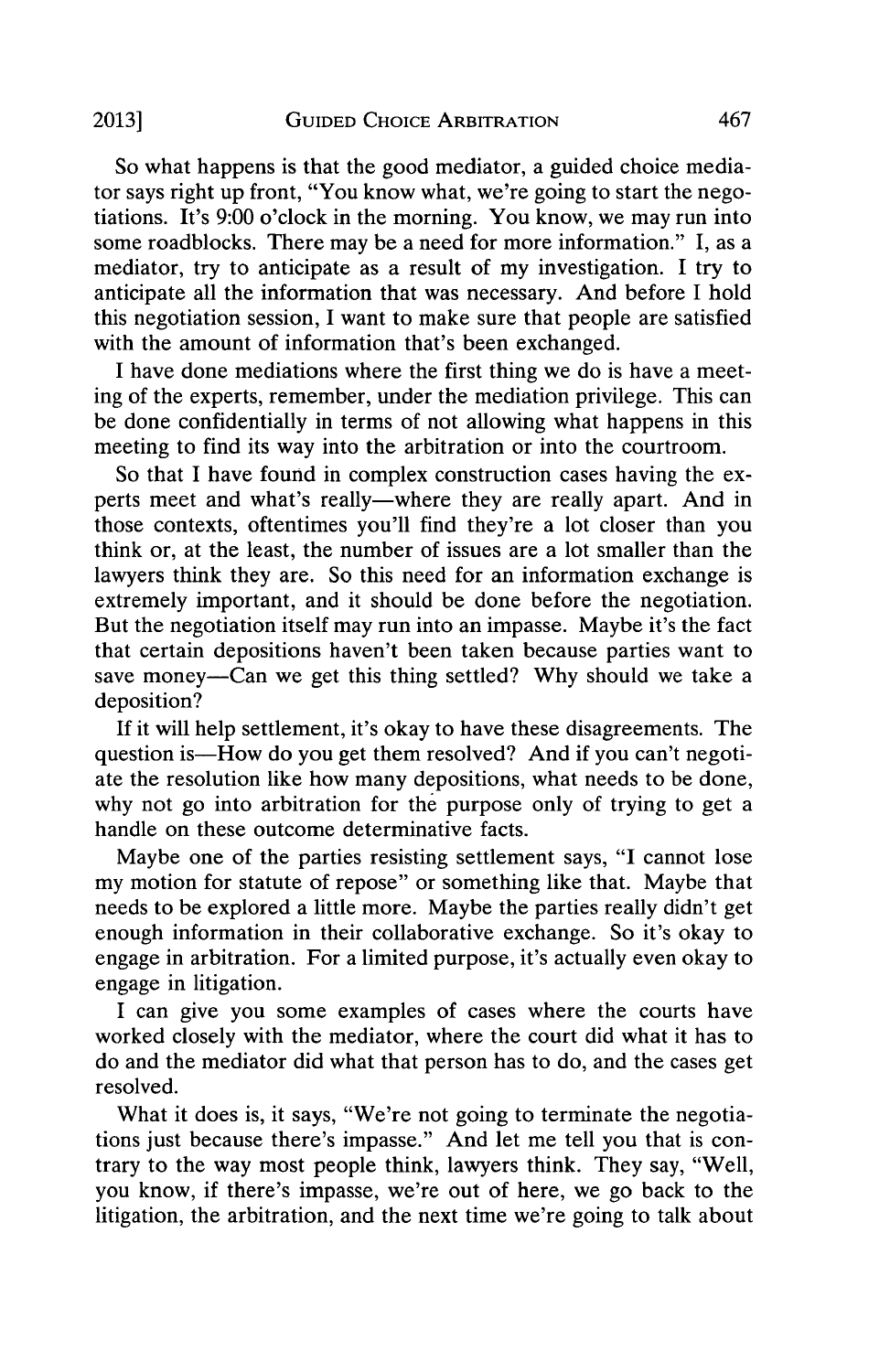468 **DEPAUL BUSINESS & COMMERCIAL LAw JOURNAL** [Vol. 11:455

it is when the judge forces us to settle the case on the courthouse steps."

**By** acknowledging the fact that maybe having a customized arbitration instead of going to the courthouse, it may be a good thing having it there as a tool that can be used, and maybe it needs to be usedmaybe the case can settle. Maybe the case does need to be tried. But having a customized arbitration in place, which is a lot less expensive and much less time-consuming, will make clients happier about using arbitration. **A** lot of clients don't like arbitration because they don't know what they're getting themselves into when they agree to it. They're getting into something that just looks like litigation. It's open-ended.

Perhaps they can agree on a customized arbitration that's going to be two days or three days. Perhaps they can agree on a limited number of witnesses. Perhaps they can agree on how much discovery has to be done. Perhaps a limit on e-discovery. **All** of this can be facilitated **by** the mediator.

That's what guided choice is really all about. The mediator has the trust of the parties and helps the parties design not only a mediation but also an arbitration, which is there ready to be used when it is needed. It's not the first choice, but sometimes it's necessary.

And issues that need to be customized are things like how many arbitrators, three arbitrators or one arbitrator. The locale, Chicago or London. Discovery, e-discovery, motions, length of hearing, timing, the use of chess clocks. Appeal—Is there going to be an appeal that goes in the arbitration process? Whose rules are being used? What state law applies?

There's a whole bunch of things that can probably be resolved in a few hours **by** people that are generally collaborative. **If** they hate each other, that's another story.

And having that arbitration agreement, that customized arbitration agreement in place, has another benefit, and that is that people can see the day of judgment coming. If they don't settle the case, they know that there's going to be an arbitration. They may agree on who the arbitrators are. And just having that avoids these arguments where people say they're not really serious about settling this case.

**If** everybody says, **"If** we don't settle this case, in sixty days we're going to get our arbitration award," that puts an enormous amount of pressure on people to settle cases. So having that customized arbitration designed **by** a guided choice mediator who's having trouble getting past impasse is likely to help settle these cases, which we know do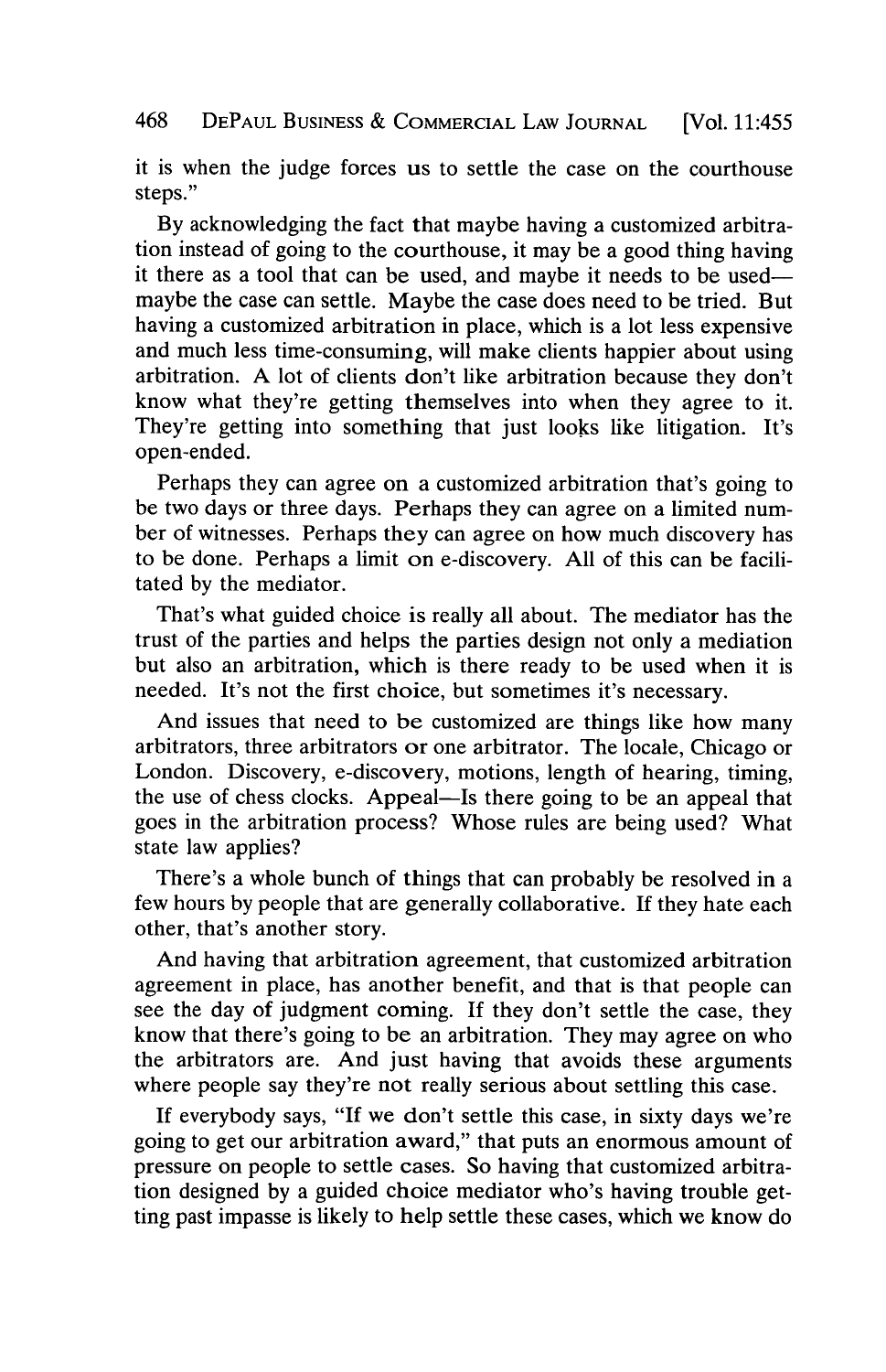settle, but they settle late after a lot of money and a lot of time have been spent.

So **I** hope that I've given you some ideas that you can use to talk to your bosses about. Show that here's something they haven't thought about that's very valuable, and maybe you're the person that's going to help implement all of this stuff. Bingo, you've become a successful lawyer. Good luck to you.